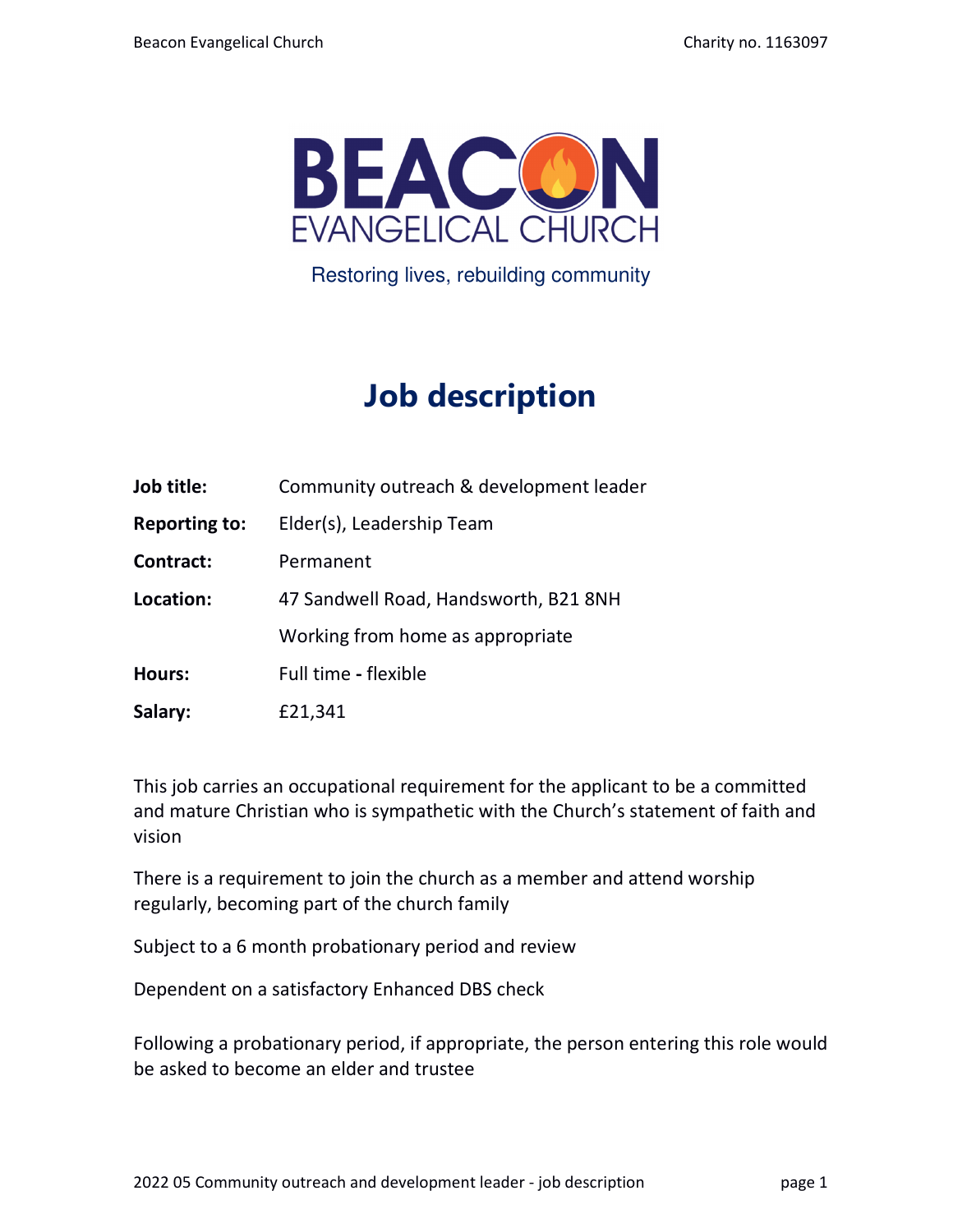### May 2022

#### **Beacon Church**

Beacon Evangelical Church is a Bible-centred, Spirit-led and mission-focused Christian community. We are a welcoming, multi-cultural, vibrant inner city church.

We aim to be a Beacon of God's Good News in Handsworth and wherever He places us to live and work. We are here to demonstrate to others the Good News of Jesus Christ, to restore lives, rebuild community and build up the body of the church in love so that all are actively fulfilling this task: to, 'Go, be fruitful and multiply.

The church has a team leadership culture, so this role will involve working alongside the leadership team and volunteers from the church.

#### **Our Community**

Handsworth is famous for many things from its pivotal part in the industrial revolution to its modern day super-diverse community. Many ask whether anything good can come from a place remembered for the riots of the 1980's or the gang rivalries of the 1990s that still linger, but most people would echo the words of a bystander watching the 2022 United church walk of witness singing its way down the main road, "I've been to lots of cities all over the country but this place gave me the best welcome. The people are great."

Whilst many see Handsworth as a fusion of vibrant black culture, cuisine and music with Asian food, religion and vegetarian sweet shops, it is actually a super diverse neighbourhood with well over 200 languages spoken. Yet poverty and deprivation are not hidden below the surface.

The Council wards that we serve are a mix of those in the lowest 2 deciles of the official UK deprivation scale, something which has not been made easier by the explosion of cheap, often exempt supervised accommodation, drawing struggling people from all over the UK to live here. Lack of opportunity, especially for employment, has been cited as a key driver for young black boys being drawn into gang culture. Parents go without food, to feed their children. Mental health issues are increasing. But we see a huge potential and we know that God has called us to make a difference to the poorest and most vulnerable.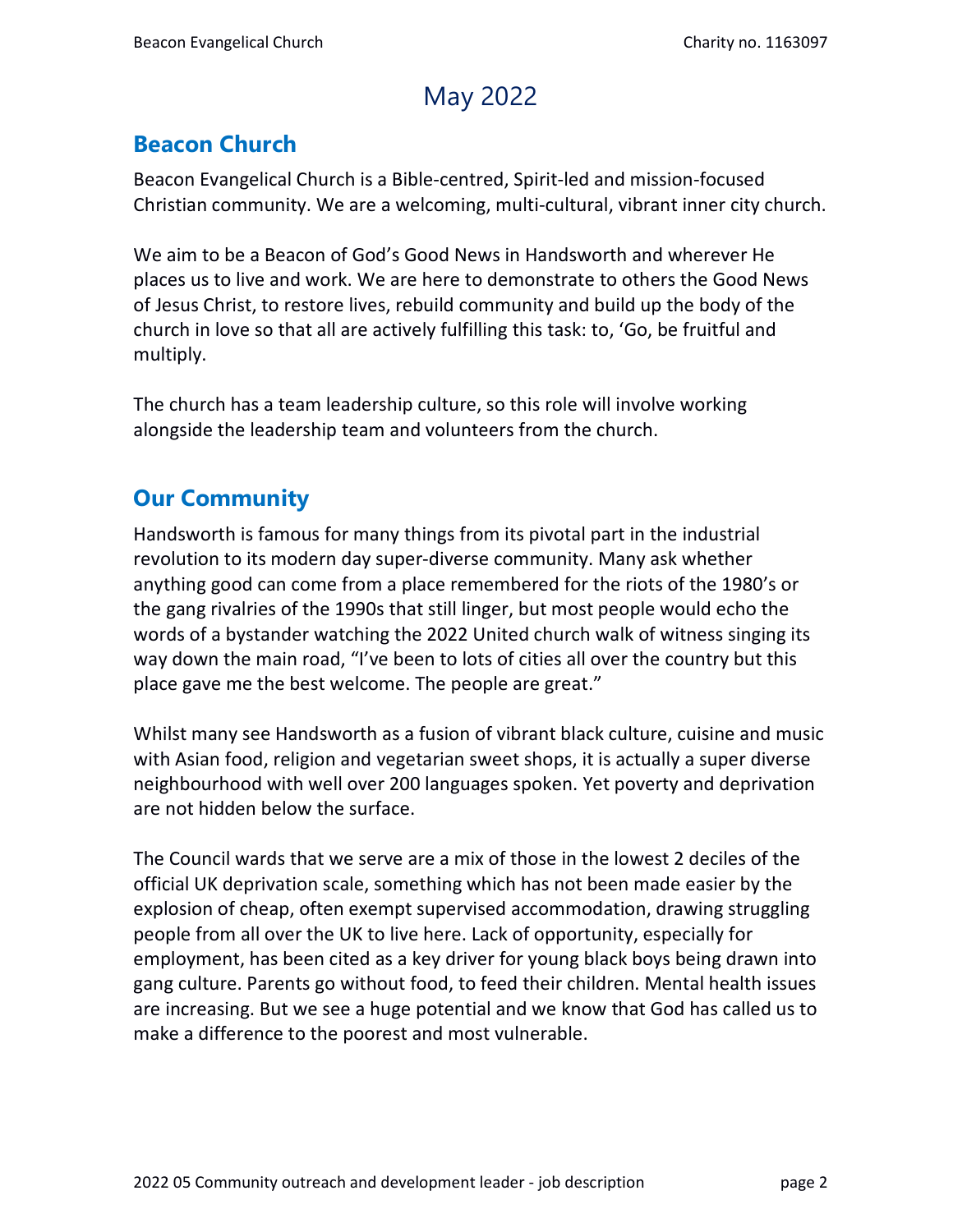#### **Overall purpose of the role:**

This role is being introduced in order to help the church respond to a clear calling to reach out to people in the local community who are trapped or oppressed by poverty and disadvantage. This will be relationship-centred work.

Initially, this will be the lead role in the creation of a new ministry, based on site, to reach out to our community to relieve the symptoms and address the causes of poverty and disadvantage practically and with the Gospel, to see lives restored and community rebuilt. This role will evolve into in the ongoing leadership, development and continued adaptation of the services introduced.

#### **Key tasks**

- Initially, to research and develop the new ministry/services, building on the work already carried out by the church
- Give day to day leadership and oversight of the activities which services provide
- Build relationships with individuals, families and organisations within the community
- Provide one-to-one and small group discipleship and mentoring to some of the volunteers and clients within capacity
- Be an active member of and contributor to the Beacon Centre Project
- Ensure that volunteers are adequately trained via external training or by preparing and delivering training for volunteers in-house
- Work with the leadership team to provide discipleship, disciple-making and mentoring training for volunteers and those who use the service
- Work with the Leadership Team as they oversee the Spiritual and pastoral oversight of the church. This will include attending Leaders' committee and prayer meetings, business meetings and occasional preaching assignments
- Create and maintain a framework for volunteers to participate, including the necessary policies, processes and training around safeguarding, volunteering, working with vulnerable people, volunteer support and administration
- Ensure that all necessary records are kept in line with policies and procedures including records of clients served and outcomes achieved
- Agree and regularly update the outcomes which services are aiming to achieve

#### **Working conditions**

You will need to be willing to work flexibly to meet the needs of whatever services are provided including some evening and weekend assignments.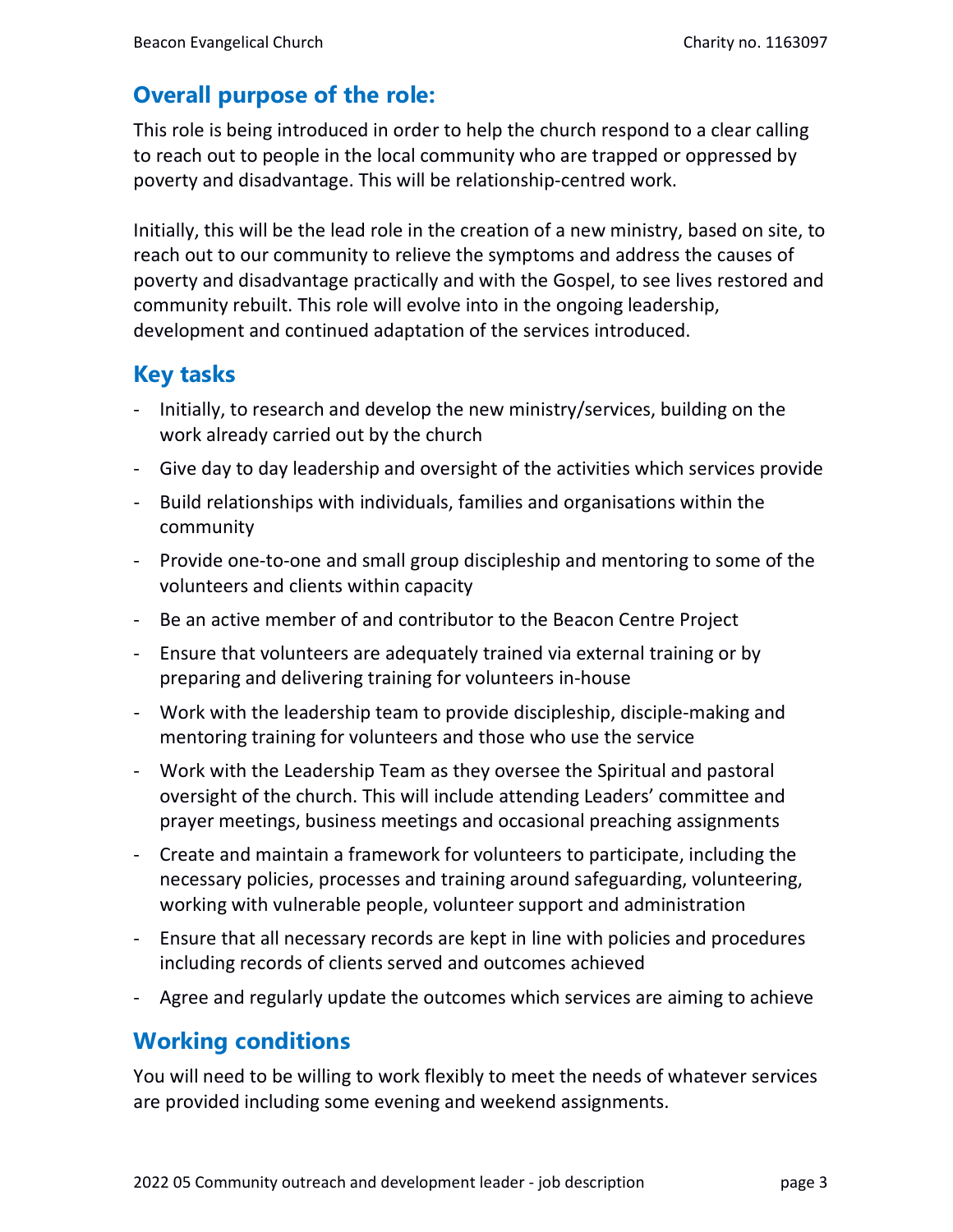## **Person Specification**

#### **Community outreach & development leader**

**Assessment by: AF** – Application Form **I** – Interview **R** – Reference **Importance of criteria: E** – Essential **D** – Desirable

 $\overline{\phantom{a}}$ 

 $\mathcal{L}$ 

| <b>Criteria</b>                                          |              | D            | <b>Assessment</b> |
|----------------------------------------------------------|--------------|--------------|-------------------|
| <b>Qualifications and experience</b>                     |              |              |                   |
| Formal theological or Biblical education/ training       |              | ✓            | AF                |
| Some form of health and social care qualification        |              |              | AF                |
| Experience of organising, leading and participating in a |              |              |                   |
| variety of forms of community outreach                   |              |              | AF I              |
| Experience of leading and supervising volunteers         | $\checkmark$ |              | AF I              |
| Experience of researching, planning, leading and         |              |              |                   |
| developing community services to meet the needs of the   |              |              |                   |
| most vulnerable                                          |              |              | AF I              |
| Pastoral care and discipling experience                  | $\checkmark$ |              | AF I              |
|                                                          |              |              |                   |
| <b>Skills and specialist knowledge</b>                   |              |              |                   |
| Able to self-manage and plan to meet goals               | $\checkmark$ |              | AF IR             |
| Comfortable working independently as the sole            | $\checkmark$ |              |                   |
| employee but also flexible to work with teams of         |              |              |                   |
| volunteers.                                              |              |              | AF IR             |
| Understanding of the issues and needs affecting those    |              |              |                   |
| struggling with poverty, disadvantage, physical and      |              |              |                   |
| mental-health needs.                                     |              |              | AF IR             |
| Ability to network, building relationships with other    |              |              |                   |
| services, public service providers and resources         |              |              | AF IR             |
| Ability to advocate on behalf of clients of the church   |              |              | $AF$ $R$          |
| Ability to teach and train                               |              |              | AF IR             |
| Ability to be creative and adapt training to different   |              |              |                   |
| learning styles                                          |              | ✓            | AF I              |
| Good basic I.T. skills to produce and present documents, |              |              |                   |
| forms, presentations etc                                 |              | $\checkmark$ | AF   R            |
| Good working knowledge of positive use of social media   |              |              |                   |
| and messaging apps                                       |              | $\checkmark$ | AF I R            |
|                                                          |              |              |                   |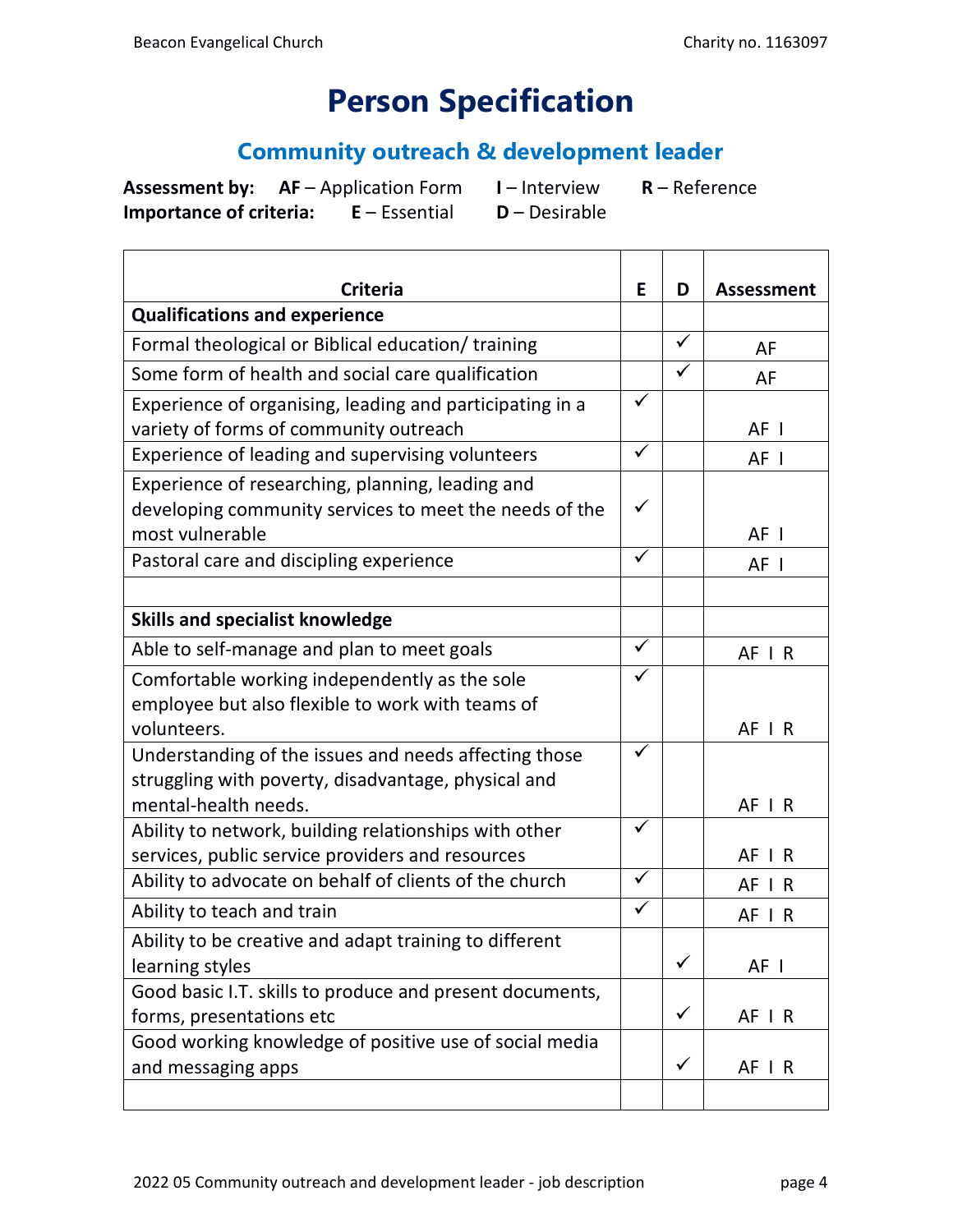$\overline{\phantom{a}}$ 

| <b>Criteria</b>                                             | E            | D            | <b>Assessment</b> |
|-------------------------------------------------------------|--------------|--------------|-------------------|
|                                                             |              |              |                   |
| <b>Communication and interpersonal skills</b>               |              |              |                   |
| Good listener, able to exercise empathy and patience        |              |              | $AF$   R          |
| Ability to network, negotiate and build relationships with  |              |              |                   |
| other services, public service providers and resources      |              |              | AF IR             |
| A track record of being well-respected by the community     |              |              |                   |
| and community leaders                                       |              |              | AF IR             |
|                                                             |              |              |                   |
| <b>Personal Qualities</b>                                   |              |              |                   |
| Humility and a servant heart                                | $\checkmark$ |              | AF R              |
| Approachability                                             | ✓            |              | AF R              |
| Non-judgemental and empathetic                              | ✓            |              | AF R              |
| Integrity and exemplary moral character                     |              |              | AF R              |
|                                                             |              |              |                   |
| <b>Special Requirements</b>                                 |              |              |                   |
| Mature Christian, committed to living out the Bible in      |              |              |                   |
| daily life, maintaining a healthy relationship with Jesus   | $\checkmark$ |              |                   |
| Christ and growing in discipleship                          |              |              | AF IR             |
| A heart for and sense of calling to work with our super-    | $\checkmark$ |              |                   |
| diverse Handsworth community                                |              |              | AF I R            |
| Experience of working cross-culturally                      |              | $\checkmark$ | $AF$ $R$          |
| Evangelical background                                      |              | $\checkmark$ | $AF$ $R$          |
| Agreement with the church's basic core beliefs              | ✓            |              | AF I              |
|                                                             |              |              |                   |
| <b>Satisfactory Enhanced Disclosure from the Disclosure</b> |              |              |                   |
| and Barring Service                                         |              |              |                   |
|                                                             |              |              |                   |
|                                                             |              |              |                   |

Candidates short-listed for interview may be asked in advance to give a short presentation or talk on one of the aspects of the Job Description.